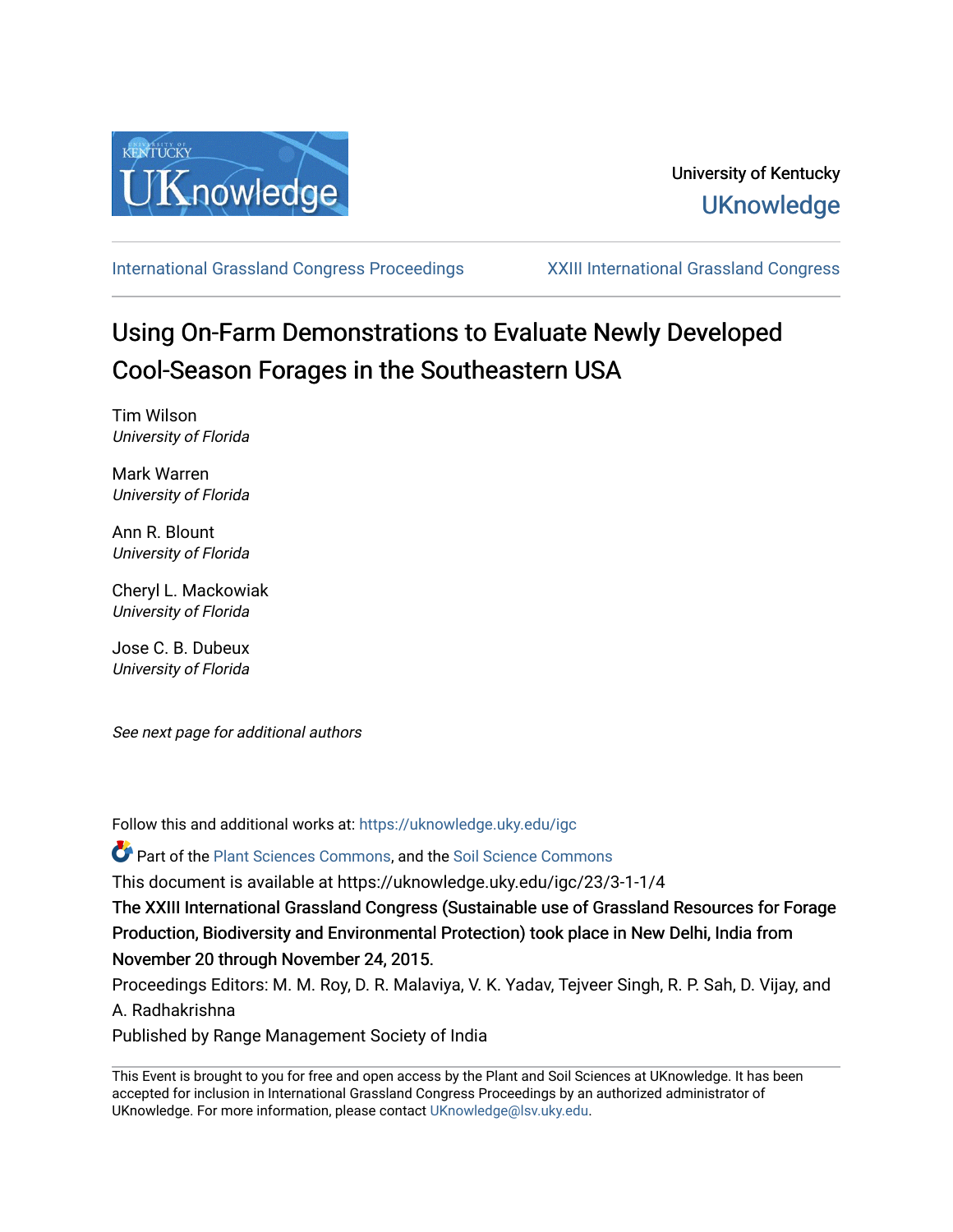# Presenter Information

Tim Wilson, Mark Warren, Ann R. Blount, Cheryl L. Mackowiak, Jose C. B. Dubeux, James DeValerio, Barton Wilder, Derek Barber, and Sydney Hayter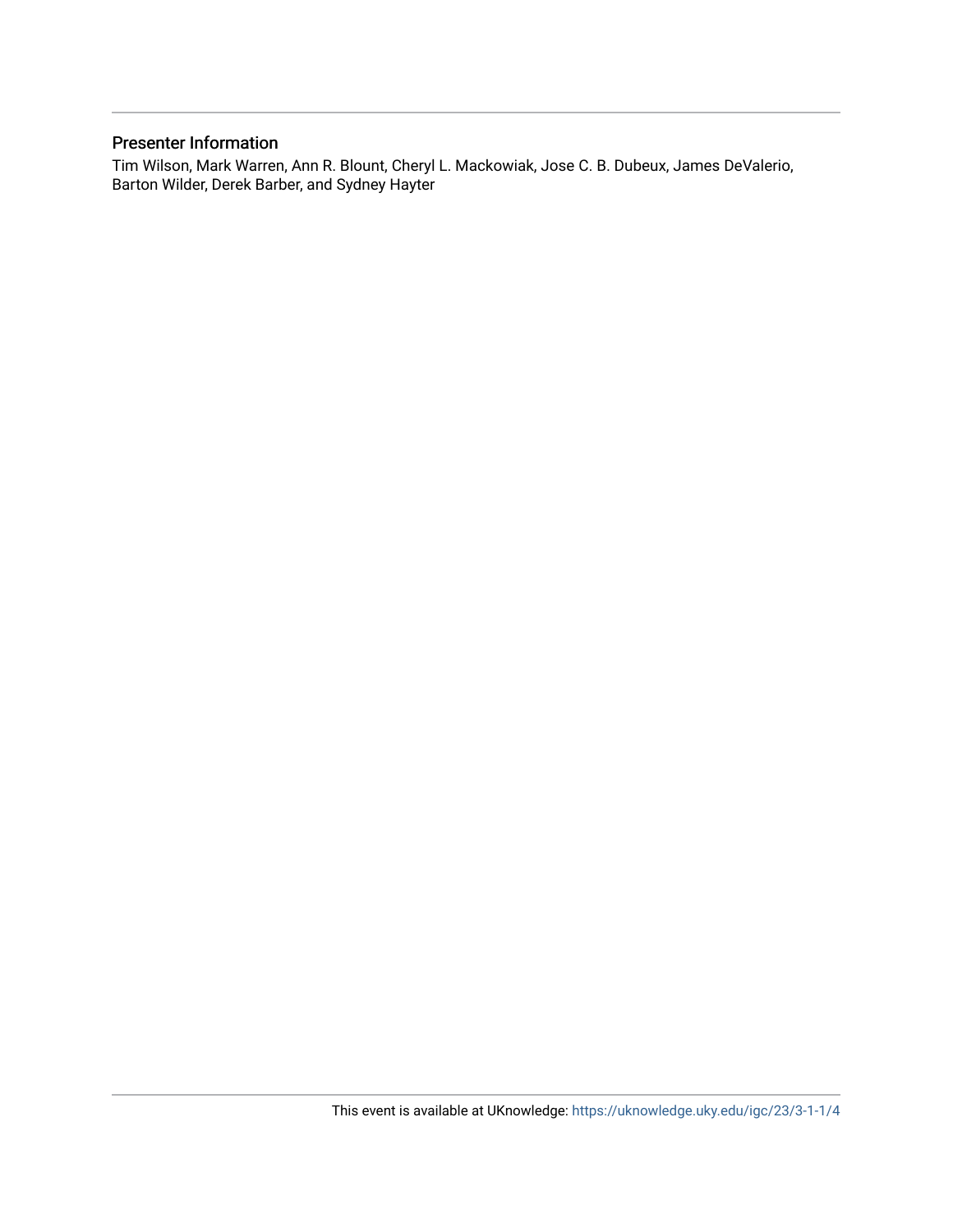Paper ID: 469 Theme 3. Sustainability of grasslands- social and policy issues Sub-theme 3.1. Multi-stakeholder learning platforms for grassland management

## **Using on-farm demonstrations to evaluate newly developed cool-season forages in the southeastern USA**

## **Tim Wilson1\* , Mark Warren<sup>2</sup> , Ann Blount<sup>3</sup> , Cheryl Mackowiak<sup>3</sup> , Jose Dubeux<sup>3</sup> , James DeValerio<sup>1</sup> , Barton Wilder<sup>4</sup> , Derek Barber<sup>5</sup> , Sydney Hayter<sup>6</sup>**

<sup>1\*</sup>Bradford County Extension, University of Florida, Starke, U.S.A. <sup>2</sup>Flagler County Extension, University of Florida, Bunnell, U.S.A.  $3$ North Florida Research and Education Center, University of Florida, Quincy, U.S.A. <sup>4</sup>Alachua County Extension, University of Florida, Gainesville, U.S.A.  $5$ Columbia County Extension, University of Florida, Lake City, U.S.A. <sup>6</sup>Duval County Extension, University of Florida, Jacksonville, U.S.A. \*Corresponding author e-mail [: timwilson@ufl.edu](mailto:timwilson@ufl.edu)

### **Keywords:** Forages, Outreach, Small grains

#### **Introduction**

Multiple demonstration sites throughout Florida were designed to evaluate and provide hands-on producer and county faculty access to newly developed cool-season winter forage crops that can be grown in the southeastern United States. Research funding for these projects was provided by the Dairy Research and Education Project, supported through the Georgia/Florida Dairy Industry check-off dollars. Early adopter producers interested in evaluating forages were identified for this cooperation. Long-term goals are to have the early adopter producer aid in the trialing and dissemination of information about improved varieties.

Cool-season forages for use on southeastern US livestock operations benefit the producer in providing

- 1. highly nutritional greenchop or silage crop for livestock,
- 2. winter cover to provide erosion and leaching protection on cultivated acreage,
- 3. potentially recycle nutrients or remove significant nutrients from the forage system, and
- 4. serve as a sentinel plots to help identify new or emerging pest problems related to forage production.

We also focus developing forages for both low and high end input systems that address environmental issues related to N and P in the soils. In the southeastern U.S. particularly in Florida, nitrogen and phosphorus accumulate in many production fields and these nutrients impact surface and ground water resources. We participate with the Florida Department of Agriculture and the dairy and beef cattle industry to develop "best management practices" (BMPs) that guide producers to lessen their negative impacts on the environment and improve upon their operation's sustainability and economic returns. This effort has led to the release of new cultivars from the University of Florida's Forage Program. While we focus, primarily, on cool-season small grains and ryegrass, our program also includes breeding other subtropical forage species for adaptation to our environment and to improve adoption of BMPs.

#### **Materials and Methods**

On an annual basis, approximately 20 to 30 commercially available cultivars and advanced breeding lines and blends of oat, triticale, rye, wheat and ryegrass are distributed to 20 counties/on-farm locations with collaborating county agents and producers (dairy or beef cattle producers). The county faculty are typically located in southern Georgia, southern Alabama and throughout Florida. They are responsible for coordinating with the producer on field preparation for planting and the management of the demonstration trials throughout the growing season. Typically these demonstration plots are replicated at each site to prevent any field bias and to allow breeders to see possible variations in forage performance due to site location. County faculty take field notes related to disease and insect pests, weed identification, the growth habit of the plant, forage production and quality of the forage at the time of harvest. Management of these forages differs from farm to farm, depending on the producer's ability and interests. We work with confinement and grazing dairies, as well as grazing beef cattle operations. Evaluating experimental breeding lines under a variety of conditions and various management systems, has allowed the breeders to see how well these advanced lines perform for the "end user". Typically when forage breeding programs select under on-farm ("real world") conditions during the breeding selection process we identify superior genotypes at an earlier stage of development, rather than at or after a cultivar has been released for commercialization. These demonstrations also serve as "sentinel plots" that might identify the presence of a pest problem in the area. County faculty, in addition to data collection, are responsible for arranging site tours and hosting a field day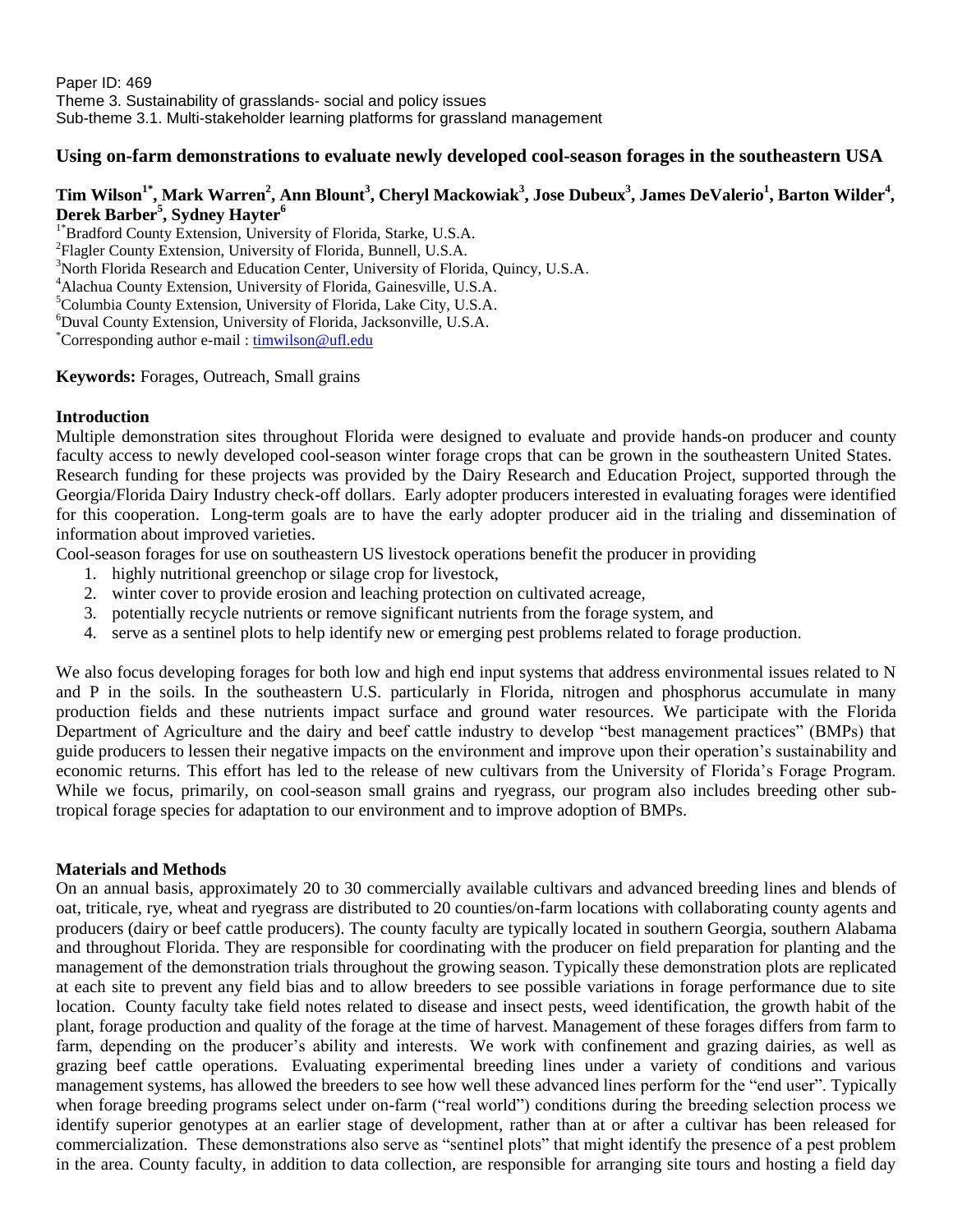prior to final harvest. This directly benefits local producers since they are able to view the various forages throughout the growing season. This has allowed them to become familiar with adapted forages and make better selections for their own operations. County faculty also becomes well acquainted with their producers, which fosters a positive working relationship.

### **Results and Discussion**

The states of Georgia and Florida milk check-off program funding has supported our on-farm demonstrations and research for the past seven years. Beginning in 2008, we began testing advanced triticale (a rye-wheat cross) and oat lines as to their potential for dairy silage or grazing. Forages used from grazing differ in phenotype from silage-types. Silage types tend to be more upright and lower tillering than grazing types, more similar to a grain-type appearance. Forage species, as well as cultivars within each species, vary from one another in their nutritional composition and seasonal distribution of their quality. For example, soluble sugars, in general, are greater for oat cultivars and this is maintained over a longer duration of growth than with other cool-season forages. Adaptation to inherent soil types, or location also varied greatly among the forage species and cultivars. For example, we found triticale was well suited for a wide-range of environments, particularly for central and south Florida, where diseases, warmer climate, and drier, sandy soils are often problematic for ryegrass, oat and wheat.

Multi-site demonstrations provide an opportunity for county faculty to evaluate popular and newly developed forages in real-world settings with real-world limitations. These demonstrations offer hands-on learning experiences tailored to address the producer needs. These demonstrations have also convinced forage breeders to shift the timing of forage production to earlier in the season when forage is short in supply. This was accomplished through altering photoperiod and vernalization requirements through traditional breeding and selection. For the dairy sector, newly developed cultivars mature in time for spring corn planting and fit better into two- and three-crop rotations. For the beef cattle sector, earlyseason forage production reduces the need for feeding hay and supplements during the critical winter period. This affords substantial economic savings to the producer. Concurrently, as new forage lines are evaluated to maximize early quality and tonnage, we also focus on the environmental attributes of these forage systems.

With the development of any new forage cultivar, particularly for the dairies, we select cultivars exhibiting lower nutrient requirements or enhanced nutrient uptake, specifically N and P. Many confinement dairies in the southeastern U.S. utilize their lagoon effluent and solids for fertilization of their forages. Excess nutrients from their operations have negatively impacted their soil and water resources and recycling these nutrients into forage production has been an excellent outcome.

Access to irrigation has greatly improved the ability of the producer to grow forages outside the normal production periods when rainfall is inadequate. With our understanding of the growth habits of various forage cultivars and irrigation, we are able to blend forages in different ratios so as to provide a producer with blends to better suit their needs. We found that blends of forages, such as rye-ryegrass and triticale-ryegrass, may maximize forage yields. This is a winwin for cattle operations and for the environment. Since blends of forages tend to take up more P than monocultures, by maximizing cool-season forage production we simultaneously maximize nutrient removal. The data collected from these on-farm demonstrations have supported the development or improvement of best management practices.

On-farm testing of advanced forage breeding lines has led to the release and co-release of five new forage oat varieties such as "Horizon 201" and "RAM LA 99016". In 2011 a new, early and high yielding, hulless forage oat, "FL02011", was released by UF-IFAS. In 2013, crown rust resistant oat cultivars, grown in these on-farm demonstrations were devastated by a new strain of crown rust. Based on data from these on-farm sites, this new strain of crown rust of oats was identified and confirmed. Several experimental oat lines that were included in the on-farm demonstrations were found to be resistant to the new rust. The release of crown rust resistant "Legend 567" and "FL0720" directly resulted from this cooperative testing. Because of a need for an earlier maturing and disease resistant ryegrass, determined by dairymen from Georgia and Florida, the tetraploid ryegrass, "Earlyploid" was released by the University of Florida. Earlyploid's production period peaks in time for harvest prior to the season's first corn planting in early March. It also has excellent disease resistance since it was developed and tested at dairies under spray effluent fertigation.

Three triticale varieties, "Trical 342", "Monarch" and a newly released awnless type, "FL01143", also fit well in coolseason silage crop production systems for our southern dairies. They can also tolerate drier, less fertile conditions, more typical with grazing beef cattle operations. New experimental triticale lines are under consideration for release for the southeastern U.S. within the next few years because of adoption of triticale by the livestock industry in the region.